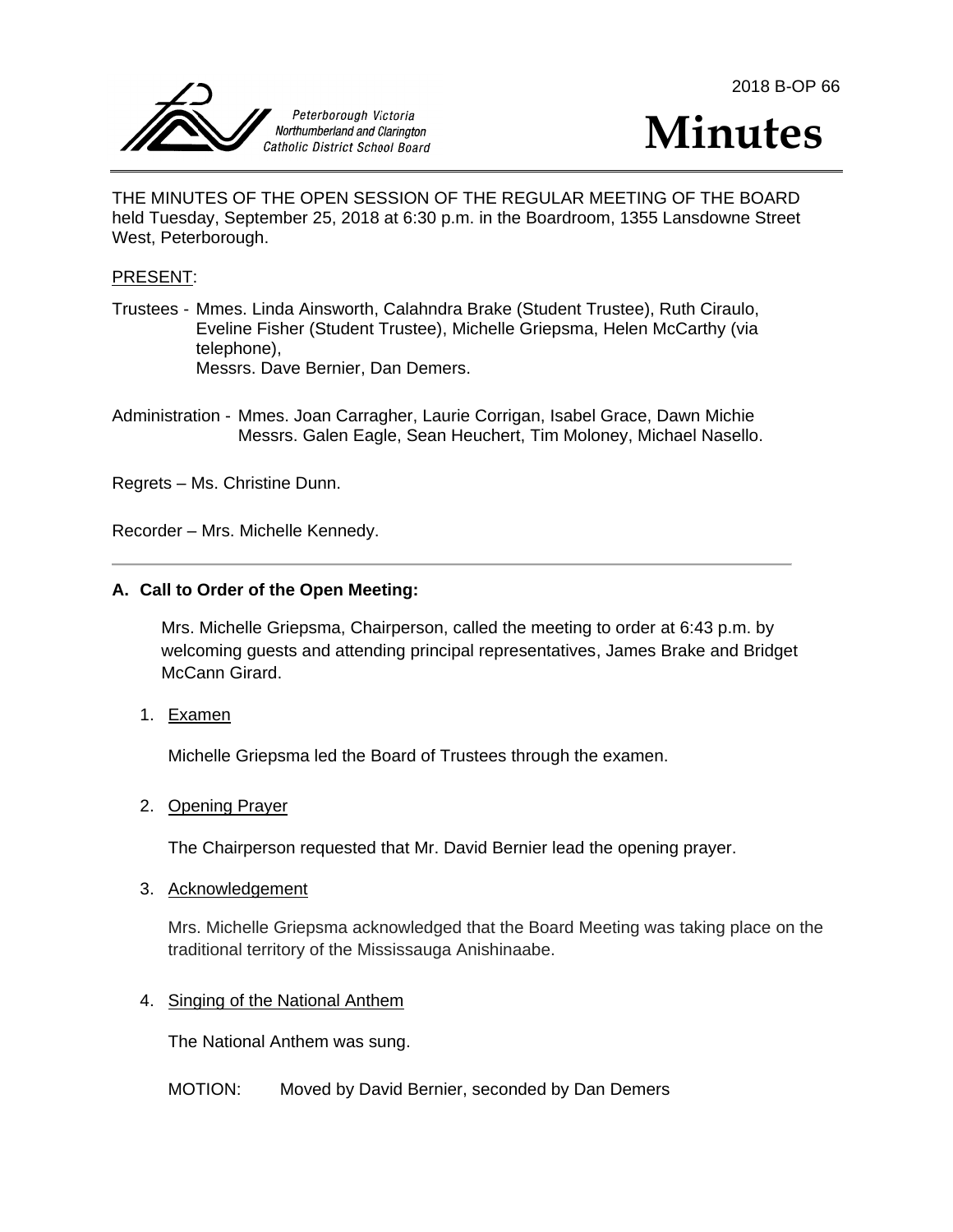that trustee, Christine Dunn, be excused from the regular board meeting, open session.

Carried.

# 5. Approval of the Agenda.

MOTION: Moved by Linda Ainsworth, seconded by Ruth Ciraulo

that the Agenda be approved. Carried.

# 6. Declarations of Conflicts of Interest.

There were no declarations of conflicts of interest.

- 7. Approval of the Minutes of the June 26, 2018 Regular Meeting
	- MOTION: Moved by Ruth Ciraulo, seconded by Dave Bernier

that the Minutes of the regular meeting of June 26, 2018, be approved.

Carried.

# 8. Business Arising Out of the Minutes.

There was no business arising out of the Minutes.

# 9. Swearing in of Student Trustee, Eveline Fisher

The Director of Education, Michael Nasello, along with Vice-Chairperson, David Bernier and Board Chairperson, Michelle Griepsma, led a short swearing-in ceremony for Eveline Fisher to officially begin her duties as Junior Student Trustee for PVNC. Eveline recited a pledge and was welcomed to the Board with a presentation of a board pin.

# **B. Reports from the Director of Education and Student Trustee(s):**

# 1. Report from the Director of Education.

Michael Nasello gave the Director's Report which accounted the beginnings of the school year, including the following:

- Thanksgiving for the life of Peter Roach, who passed away on August 17, 2018, and the contributions made to PVNC.
- Attendance at a retreat in L'Arche, France with Jean Vanier where knowledge of learning communities for persons and attitudes towards abilities and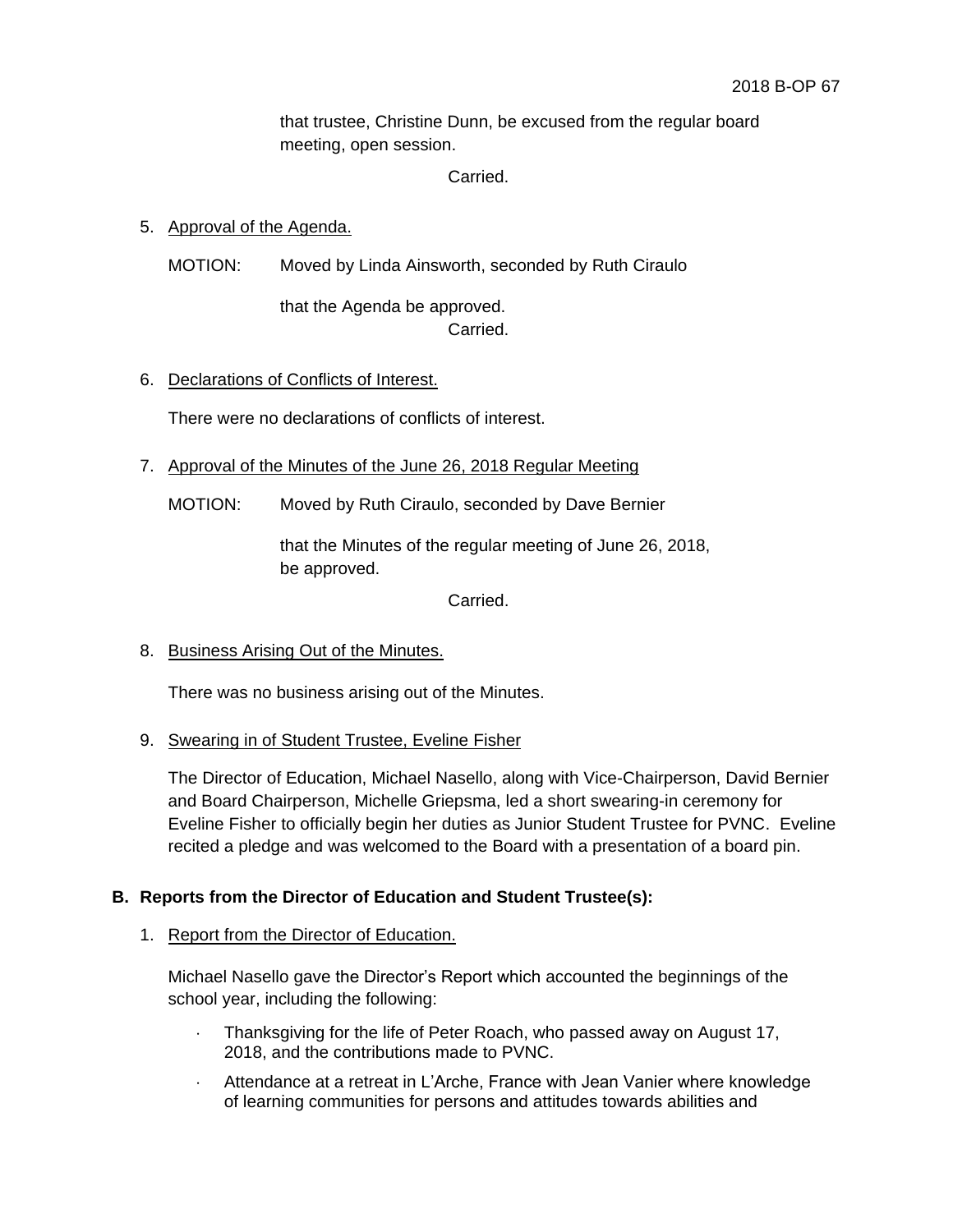disabilities was gained.

- Awaiting for expected changes to Government funding, and curriculum reviews and revisions.
- Service as education lead for the Peterborough United Way campaign.
- Student and administration participation in We Day in Toronto.
- OCSTA Regional meetings took place in Ottawa.
- Rowan's Law Day which recognizes the impact of concussion on student health and well-being.
- Grade Five implementation of Growing in Faith, Growing in Christ
- Partnership with the Diocese for Sacramental Preparation continues; planning meetings are taking place with school and parishes.
- Professional Activity day will take place on September 28, 2018. Many learning opportunities are planned for staff.

At the conclusion, Michael Nasello invited questions. There were none.

#### 2. Report from the Student Trustees

Calahndra Brake, Senior Student Trustee gave a report to the Board of the activities which are taking place in secondary schools throughout the system.

Link Crews at each secondary school have hosted Grade 9 orientations and other activies. Other Grade 9 welcome activities included an evening for parents and students at St. Stephen and Holy Trinity and Grade 9 dances.

Student Council activities have begun and they have been active in assisting with the first Mass of the year at St. Thomas Aquinas, Holy Cross and St. Stephen. Planning of many more activities throughout the year is underway and grade representatives have been elected.

Orange Shirt Day is being recognized in a number of the schools, including St. Peter, Holy Trinity and St. Mary. Food Drives are also taking place at numerous schools and St. Mary CSS, was successful to collect over 900 pounds of food for a local shelter. St. Stephen held a club recruiting day and St. Thomas Aquinas participated in the Lindsay Fair Parade and Holy Cross is trying to establish a 'Meditation Monday' each week.

Student Council Liaison Committee has begun to plan 'Voices that Listen' retreat, which will be focused on celebrating how small groups can make a large impact.

Calahndra invited and answered questions.

3. Report from the Manager of Communications, Galen Eagle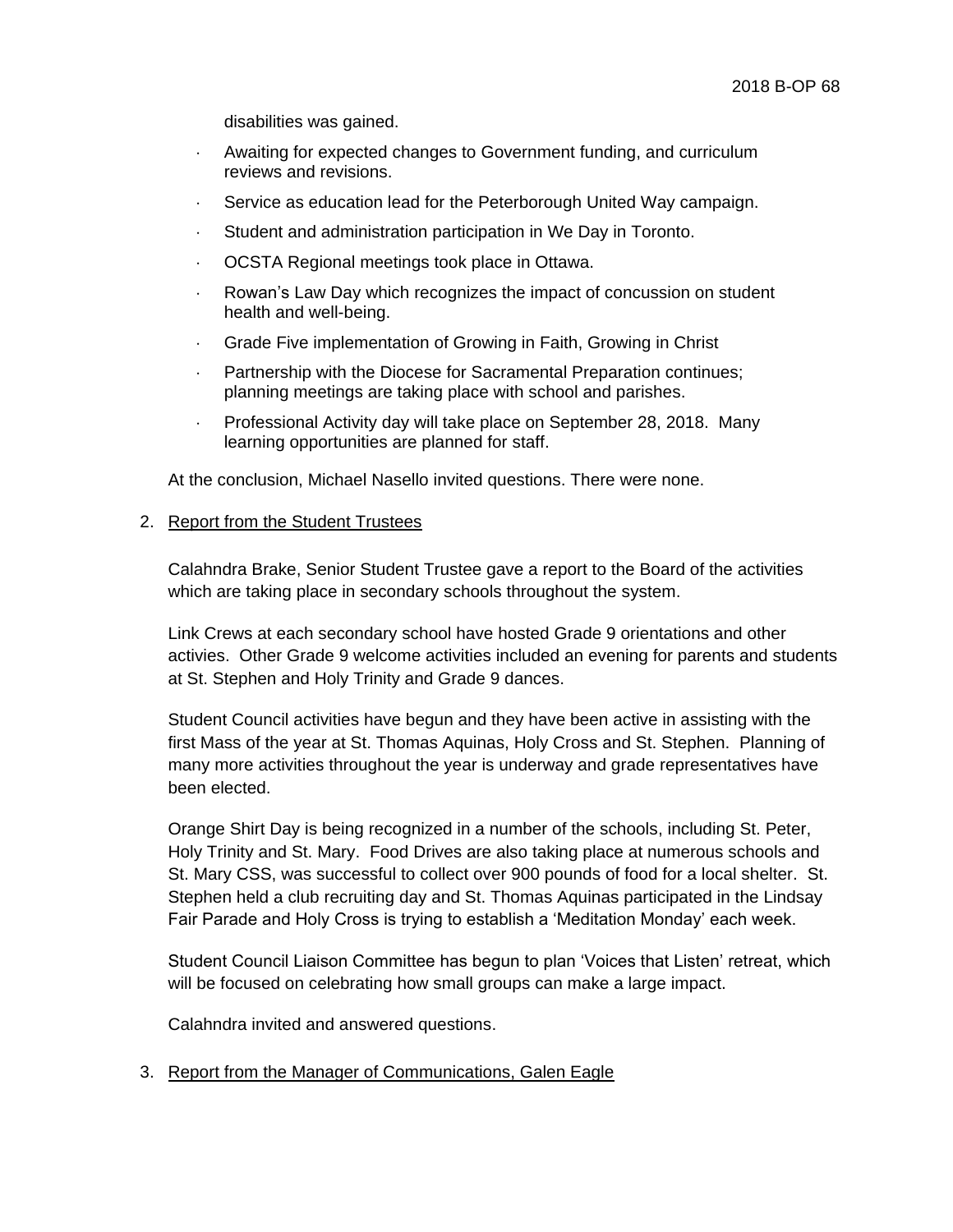Galen Eagle, Manager of Communications gave his report on the system achievements at the beginning of the school year and the introduction of the student trustees on the website and in the newsletter.

Galen highlighted upcoming events such as the new website launch on October 1, which will feature a fresh clean look with larger visuals and better menu navigation. October marks the launch of the United Way campaign which is facilitated by the Communications Department.

Michael Nasello requested that the trustees join him in congratulating Galen Eagle who was recently announced as a Bravo Award winner. The accomplishment will be celebrated at the Gala dinner in Toronto on October 29, 2018.

# **C. Presentations:**

1. R.A.: Proposed St. Thomas Aquinas Catholic Secondary School, Lindsay, Excursion to Silent Lake.

In the absence of Superintendent Anne Marie Duncan, Superintendent Joan Carragher gave a brief presentation and explanation of the St. Thomas Aquinas proposed hiking excursion to Silent Lake. It was noted that this activity was part of a culminating activity for a dual-credit course with Fleming College.

MOTION: Moved by Dave Bernier, seconded by Dan Demers

that the proposed St. Thomas Aquinas Catholic Secondary School student excursion to Silent Lake, Ontario from October 2, 2018 to October 4, 2018 be approved in principle and that it meets OPHEA guidelines for Outdoor Education.

Carried.

# 2. Summer Learning Update

Tim Moloney, Superintendent of Learning, Lisa Cole, Principal of Continuing Education, Christina Maschas-Hammond, English as a Second Language teacher, Bridget McCann Girard, Summer School Principal, Sarah Taylor, Principal of Camp Aim, Alex Duketow, Learning Consultant were all present to give the Trustees an update on all of the learning programs that took place over the summer months. Each took a turn speaking to their area of expertise.

The presentation highlighted that there were over 700 students who participated in summer school programs in many forms for students in all divisions.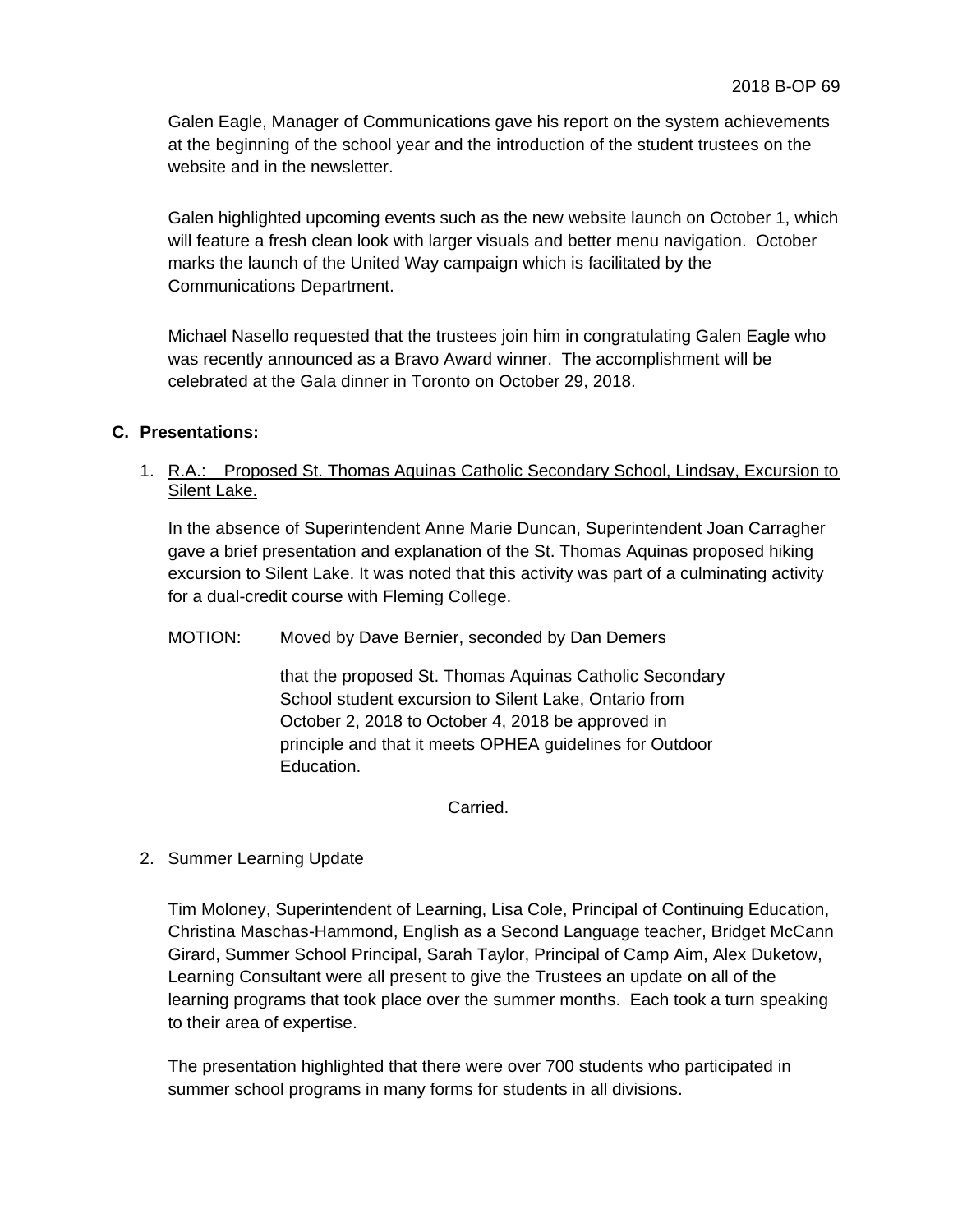At the completion of their presentation, the group answered questions from the trustees.

3. EQAO Results

A presentation which reviewed the most recent results from the EQAO testing conducted during the 2017-18 school year was presented by Sandra Connolly, Learning Consultant, Sarah Taylor, Learning Consultant and Dawn Michie, Superintendent of Learning/Program K-12. Following the review of results, consideration was expressed about the direction of teacher learning with respect to making improvements to reach provincial standards in the area of Mathematics.

The presenters invited questions and comments from the Board. There was a lengthy discussion about the success of other programs and the further focus on learning for teachers.

# 4. Mental Health and Well-being Update

Dr. Cynthia Chan Reynolds, Educational Psychologist introduced Jennifer Angelo, Mental Health Lead. Jennifer Angelo joined the Board in June. They gave a presentation of what has taken place with respect to Mental Health and Well-being at PVNC over the last year, which included a review of priorities and action plan for the coming year. The presenters then answered questions from the trustees.

MOTION: Moved by Linda Ainsworth, seconded by Dan Demers

That the meeting curfew of 9:30 p.m. be extended to 10:00 p.m.

Carried

# 5. Update on Curriculum Changes

Michael Nasello briefly addressed the course being taken by PVNC in response to the Government's recent directives regarding the Fundamentals of Mathematics and the Physical Education and Health curriculum. The board continues to follow its Mathematics strategy and will follow recent direction with respect to the Fundamentals. In addition, the board continues to follow 'Fully Alive' as developed by ICE.

# 6. Renewing the Promise

It was determined that this presentation would be deferred to the October Board Meeting. Michael Nasello handed out copies of the document and he invited all present to attend the Faith Day on October 26, 2018 at the Catholic Education Centre.

MOTION: Moved by Ruth Ciraulo, seconded by Dan Demers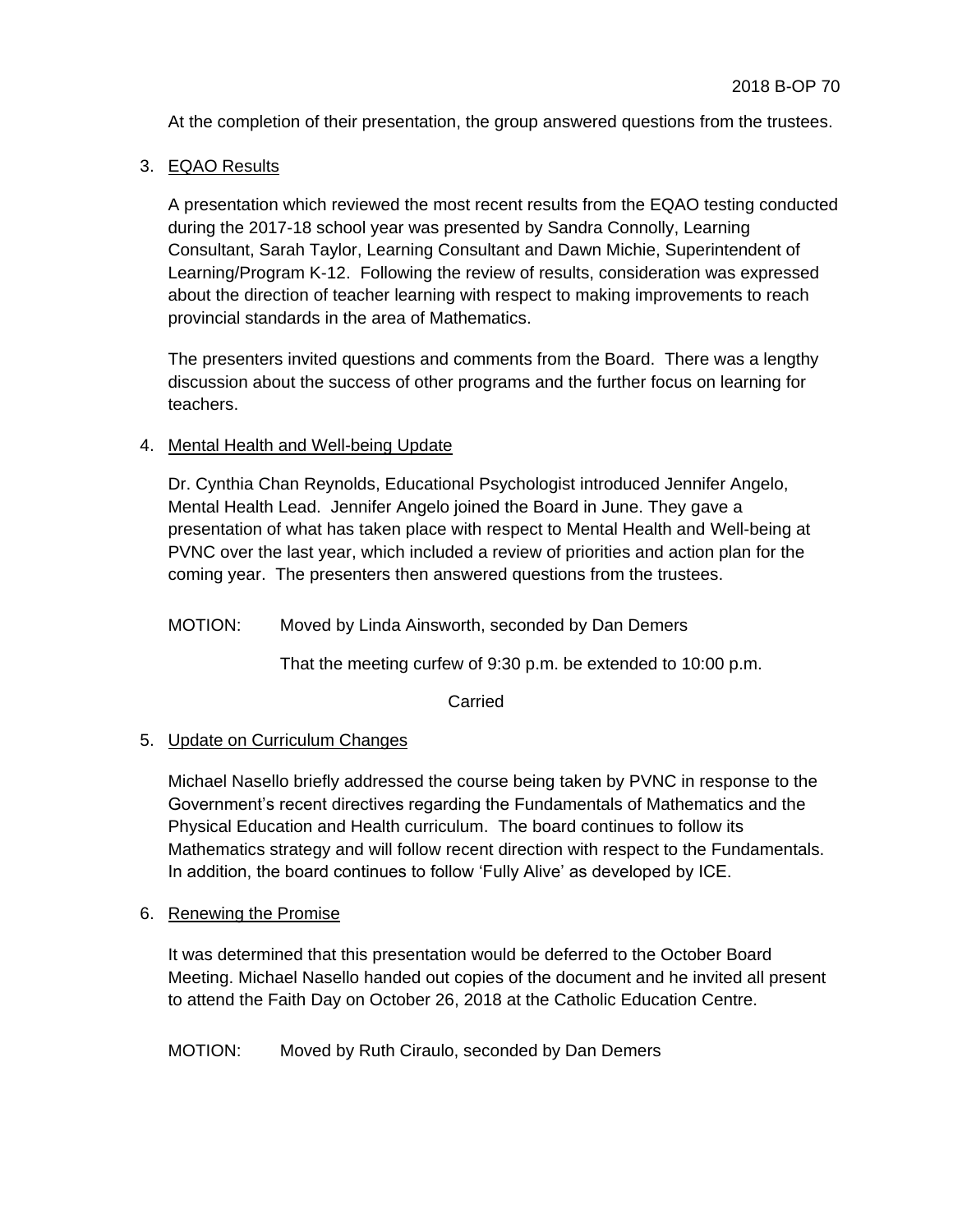that item C.6, 'Renewing the Promise' presentation be deferred to the October 23, 2018, Regular Board Meeting, Open Session.

Carried.

# **D. Programs and Services**:

- 1. R.A.: Approval of the School Level Identification, Placement and Review Committees, 2018-2019
	- MOTION: Moved by Linda Ainsworth, seconded by Ruth Ciraulo

That the Board approve the school level Identification, Placement and Review Committees list for the 2018-2019 school year.

Carried.

# **E. Business, Finance and Governance:**

1. Ontario Catholic School Trustees' Association (OCSTA) Open Session Report. Mrs. Michelle Griepsma, Board Chairperson

Mrs. Michelle Griepsma gave a brief report to the Board from the Ontario Catholic School Trustees' Association. The Google drive has been updated with materials.

There was a brief discussion about the Regional meeting recently held in Ottawa.

#### **F. Human Resources:** No items

- **G. Policy Development:** No items
- **H. Old Business:** No items

#### **I. New Business**:

1. Letter of Commendation from parents at St. Anthony Catholic Elementary School.

A letter which was received by Trustee, David Bernier was reviewed. Ms. Tanguay, teacher at St. Anthony was commended by parents, whose child met many successes through the year.

# **J. Bring Forward**:

1. Trustee Reports from June 26, 2018 Board Meeting: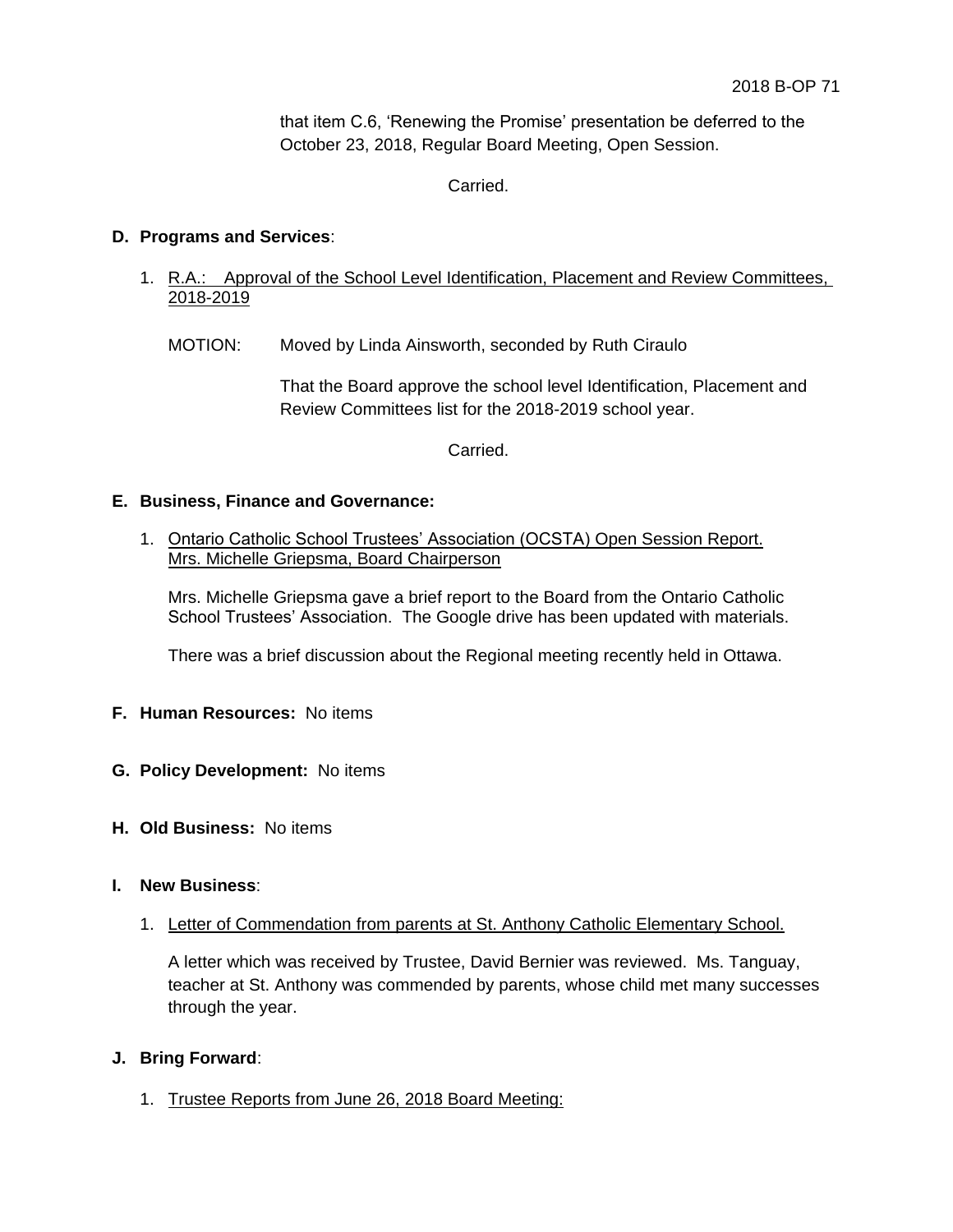a. Ontario College of Teachers – Inspiring Public Confidence, May 31, 2018.

Linda Ainsworth presented a written report about the Inspiring Public Confidence Conference. It will be scanned and put into the Google Drive for review.

b. Canadian Catholic School Trustees Association AGM, Kelowna, BC, June 7-9, 2018.

Linda presented a written report about the Canadian Catholic School Trustees Association Annual General Meeting held in Kelowna. It will be scanned and put into the Google Drive for review.

- c. Durham College Centre for Success, Completion Ceremony, June 14, 2018.
- d. Fleming College Centre for Success, Completion Ceremony, June 19, 2018.

It was noted that the ceremonies for the Centre for Success were well done and moving events that celebrate the completion of secondary school for some of our Board's most challenged students. It was requested that PVNC staff and College staff be commended for their commitment and work.

#### 2. Trustee Committee Reports from June 26, 2018 Meeting

The draft minutes from the following meetings were shared ahead of the Board Meeting. There were no questions about these minutes.

- a. Special Education Advisory Committee May 17, 2018.
- b. Catholic Parent Engagement Committee June 4, 2018.
- c. First Nation, Métis, and Inuit Advisory Committee June 5, 2018.
- d. Faith and Equity Committee April 26, 2018.

#### **K. Information Items**:

#### 1. Chairperson's Report.

Michelle Griepsma reported that the Canadian Catholic School Trustees' Association is seeing a host location for the CCSTA AGM and Conference for the Spring of 2020.

Simcoe Muskoka Catholic District School Board and the Conseil scolaire catholique MonAvenir is exploring the idea of hosting the event at the Deerhurst Resort or in Collingwood.

There was discussion as to whether the Board would be in a position to assist in the cohosting duties that would be required with this type of national event. Michelle Griepsma will seek more information on the matter.

2. Trustee Reports: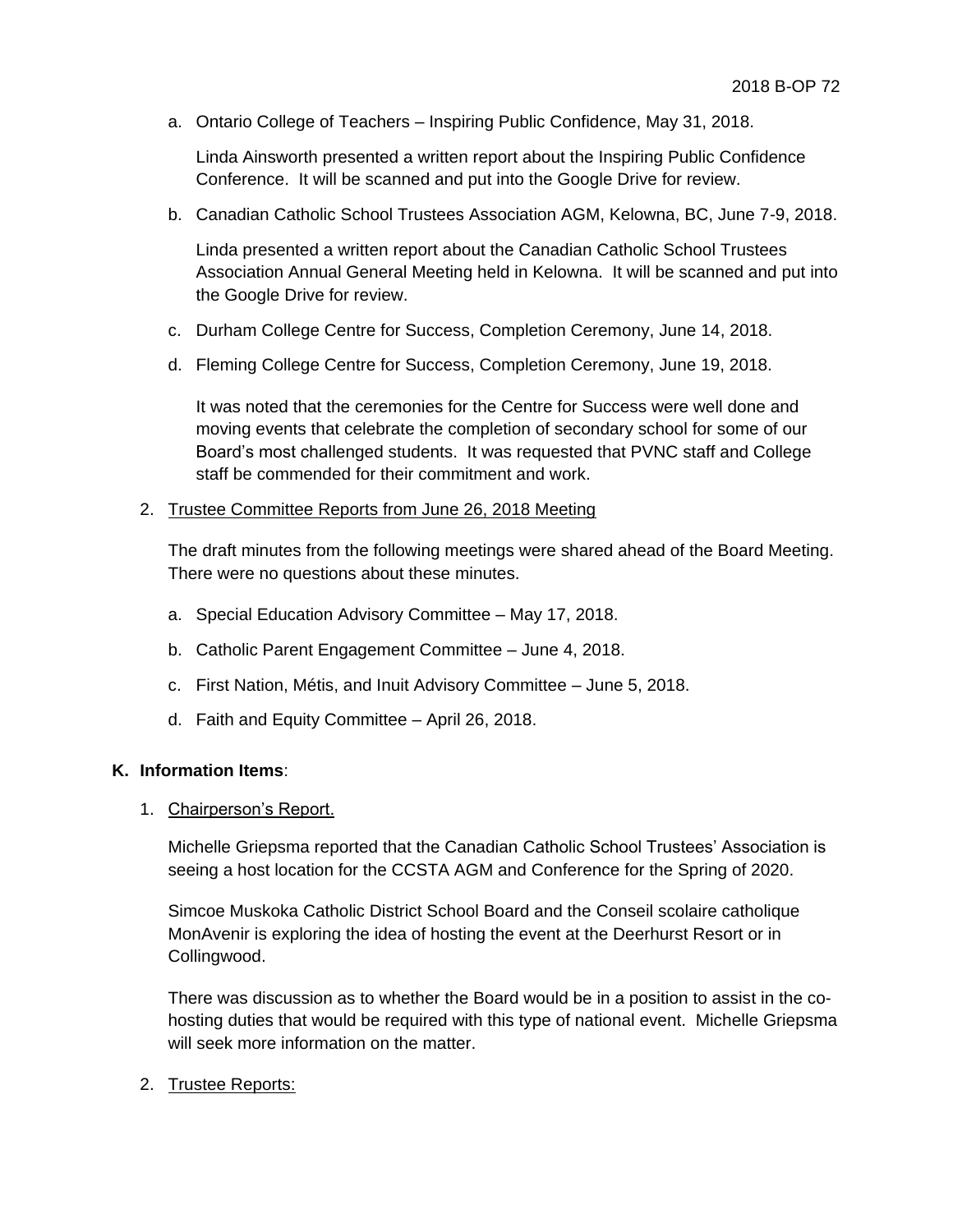- a. OCSTA Regional Meetings, Ottawa, September 19, 2018.
- 3. Trustees' Committee Reports:

Linda Ainsworth reported on her attendance at the New Trustee Orientation, which was held at the Catholic Education Centre on Monday, September 24, 2018. It was a good opportunity to share insights and wisdom. Another session is scheduled for Wednesday, October 24, 2018, at 6:30 p.m.

Trustee, Dan Demers reported that a consultation meeting was held on Monday, September 24, 2018, at the Catholic Education Centre regarding the Holy Cross Field and Track Project. There were staff members present, as well as attendees from Holy Cross staff, residents of the condos next door and from the general public.

Residents were given the opportunity to place their concerns and, overall the session was appreciated by the attendees.

- a. Special Education Advisory Committee, June 21, 2018.
- b. Catholic Parent Engagement Committee, September 17, 2018.
- c. First Nation, Métis, and Inuit Advisory Committee, September 18, 2018.
- 4. Toonies for Tuition

It was reported that Friday, November 30, 2018, will be a system-wide fundraising day in PVNC schools for 'Toonies for Tuition' which is a Canadian Catholic School Trustee Association (CCSTA) initiative.

# **L. Future Meetings**:

- 1. Board Standing Committee Meetings:
	- a. Policy Development Meeting, October 2, 2018, 6:30 p.m.
	- b. Governance Committee Meeting, October 9, 2018, 6:30 p.m.
	- c. Regular Board Meeting, October 23, 2018, 6:30 p.m.
- 2. Other Committee Meetings:
	- a. Special Education Advisory Committee, September 27, 2018, 6:30 p.m.
	- b. STSCO Governance Committee Meeting, October 3, 2018, 3:00 p.m.
	- c. Faith and Equity Committee Advisory Meeting, October 11, 2018, 6:30 p.m.
	- d. Catholic Parent Engagement Committee Meeting, October 15, 2018, 6:30 p.m.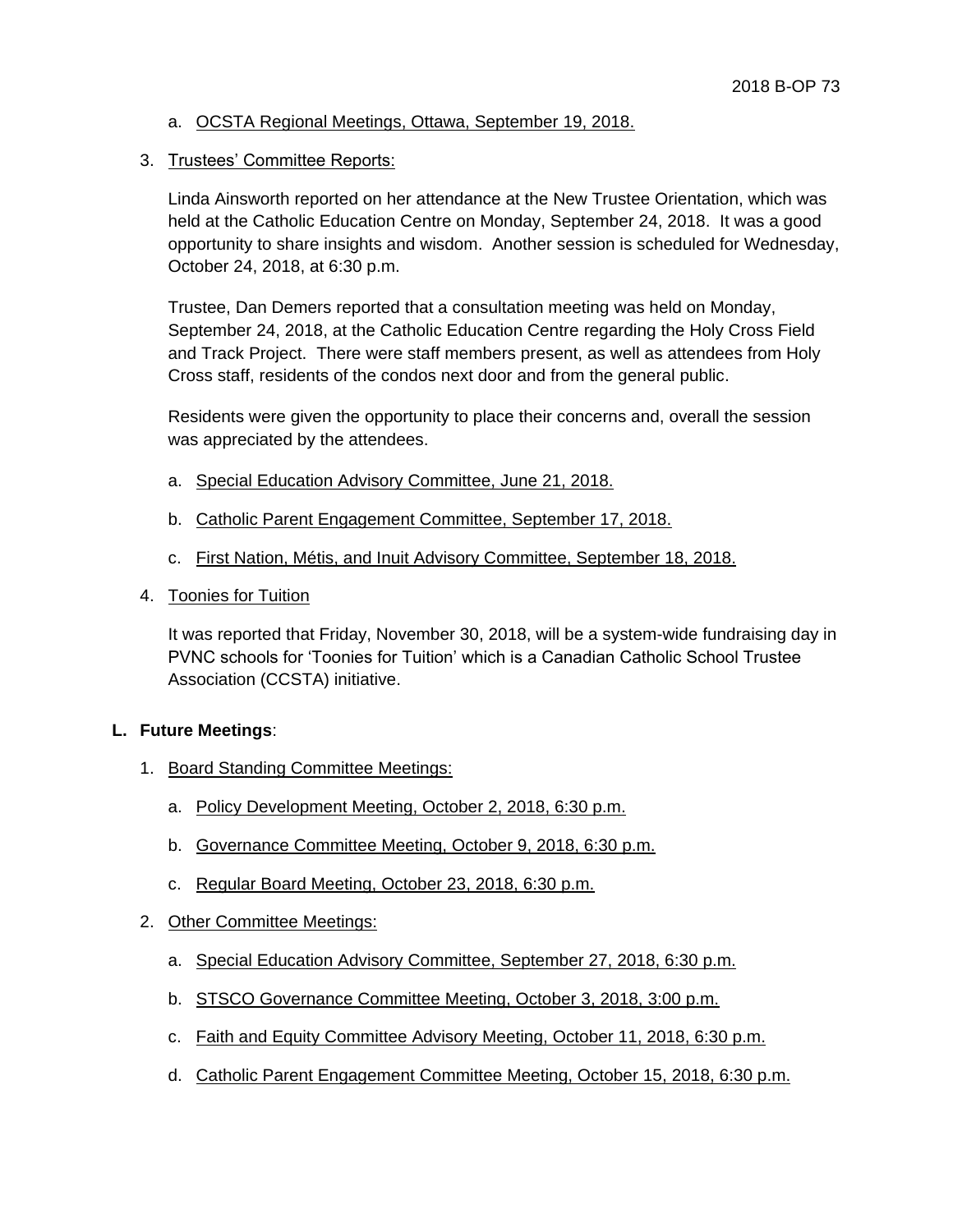- e. Accessibility for All Committee, October 16, 2018, 1:15 p.m.
- f. Student Council Liaison Committee, October 23, 2018, 4:15 p.m.
- g. Audit Committee, November 14, 2018, 6:30 p.m.
- h. French as a Second Language Advisory Committee, November 21, 2018, 4:30 p.m.
- i. Supervised Alternative Learning Meeting TBA

#### **M. Conclusion**:

- 1. Report from the In-camera Meeting.
	- MOTION: Moved by Linda Ainsworth, seconded by Ruth Ciraulo

That the Board approve the actions and the discussions arising from the in-camera session, as follows:

- A. Call to Order:
	- 1. Opening Prayer
	- 2. Approval of Agenda
	- 3. Declarations of Conflicts of Interest
	- 4. The minutes of the June 26, 2018 Regular In-camera Meeting were approved.

The minutes of the June 26, 2018 Special In-camera Meeting were approved.

The minutes of the August 7, 2018 Special In-camera Meeting were approved.

The minutes of the September 5, 2018 Special In-camera Meeting were approved.

- D. Business, Finance and Governance:
	- 1. OCSTA In-Camera Session Report
	- 2. OAPCE Membership

Carried.

2. Closing Prayer.

The Chairperson, Mrs. Michelle Griepsma, requested Mr. Dan Demers lead the group in Closing Prayer.

3. Adjournment

MOTION: Moved by Dan Demers, seconded by David Bernier

that the meeting adjourn at 9:53 p.m.

Carried.